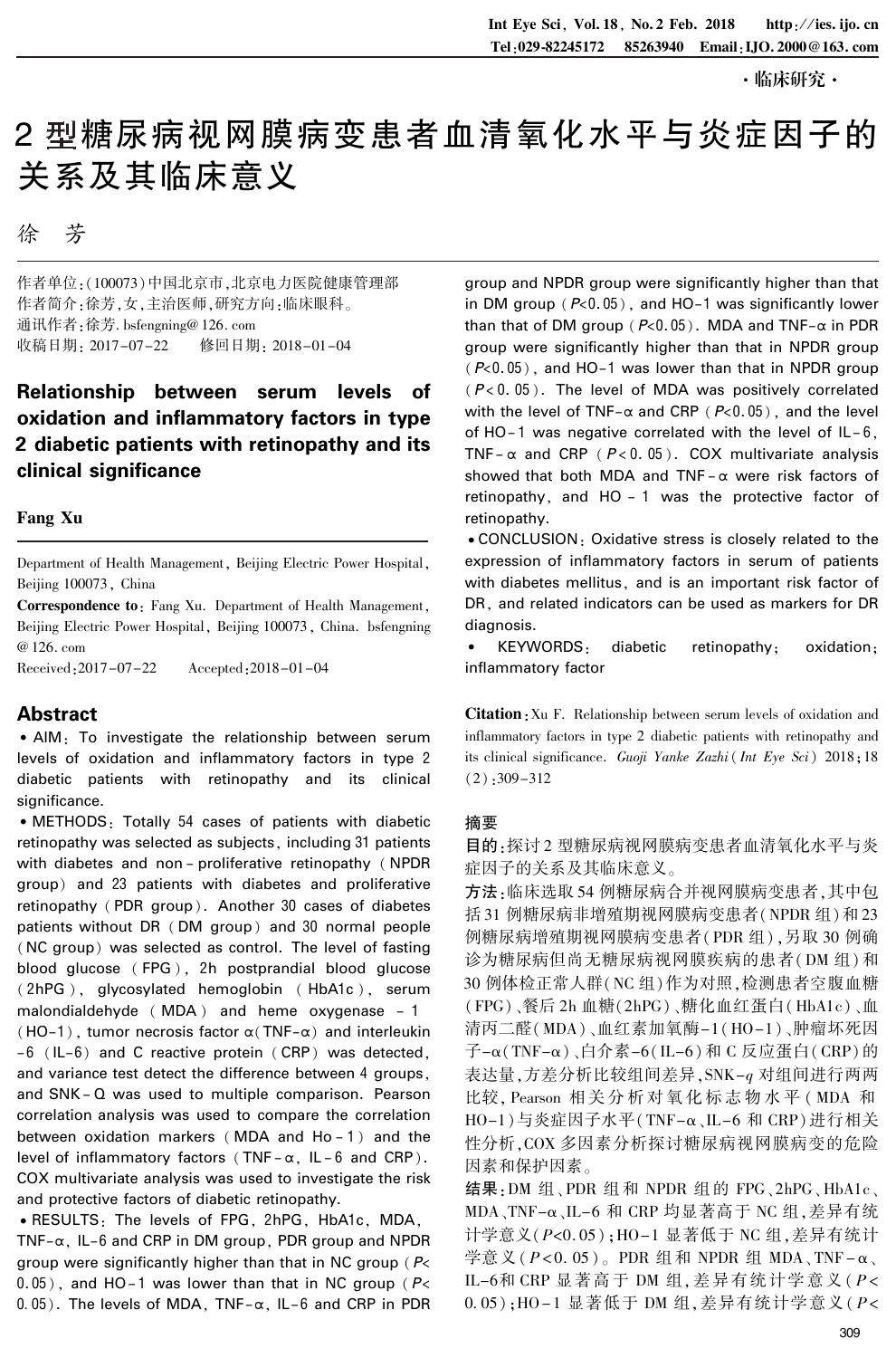0.05);PDR 组 MDA 和 TNF-α 显著高于 NPDR 组, 差异有 统计学意义(P<0. 05);HO-1 显著低于 NPDR 组,差异有 统计学意义( $P$ <0.05);MDA 水平与 TNF-α 及 CRP 水平 存在显著正相关性 $(P < 0.05)$ ;HO-1 水平与 TNF-α、IL-6 及 CRP 水平存在显著负相关性(P<0. 05);COX 多因素分 析 MDA、TNF-琢 均为视网膜病变的危险因素,HO-1 为视 网膜病变的保护因素。

结论:氧化应激与糖尿病患者血清中相关炎症因子的表达 密切相关,是 DR 重要的危险因素,MDA、TNF-琢 和 HO-1 可作为 DR 诊断标志物。

关键词:糖尿病视网膜病变;氧化水平;炎症因子 DOI:10. 3980/j. issn. 1672-5123. 2018. 2. 26

引用:徐芳. 2 型糖尿病视网膜病变患者血清氧化水平与炎症 因子的关系及其临床意义. 国际眼科杂志 2018;18(2):309-312

## 0 引言

糖尿病视网膜病变( diabetic retinopathy,DR) 是因糖 尿病患者体内胰岛素代谢异常引起眼部神经和微血管病 变,进而造成眼营养和视功能损害,其在糖尿病人群中发 病率为 20% ~40% ,是成人致盲眼病的首要病因<sup>[1]</sup> 。根 据是否存在视网膜新生血管的形成,可将 DR 分为增殖期 DR(proliferative diabetic retinopathy,PDR)和非增殖期 DR (non-proliferative diabetic retinopathy,NPDR)。 近年有研 究显示,多种炎症因子参与糖尿病微血管病变的发生发 展,包括肿瘤坏死因子 - α ( tumor necrosis factors - α, TNF-琢)、白介素-6 ( interleukin -6,IL-6) 和 C 反应蛋白 (C-reactive protein, CRP)等<sup>[2]</sup>,基于氧化应激与炎症反应 存在的密切关系[3-4] ,本试验拟探讨 DR 患者血清氧化水 平和炎症因子水平及影响视网膜病变的危险因素,以期指 导临床工作。

## 1 对象和方法

1. 1 对象 连续选取我院 2015-01 / 2017-03 内分泌科收 治的 54 例 DR 患者,其中 NPDR 患者 31 例(NPDR 组)、 PDR 患者 23 例(PDR 组),另采用随机数字表法,选取 30 例确诊为糖尿病但尚无糖尿病视网膜疾病患者(DM 组) 和 30 例体检中心正常人群(NC 组)作为对照。 其中 DM、 NPDR 和 PDR 患者诊断符合 1999 年世界卫生组织(World Health Organization,WHO)糖尿病诊断标准[5] ,DR 患者诊 断符合 2003 年糖尿病视网膜病变国际临床分级标准'<sup>6」</sup>, 且未合并黄斑水肿,其中 I 期患者 8 例, II 期患者 13 例,  $II$ 期患者 10 例, Ⅳ期患者 11 例, Ⅴ期患者 8 例, Ⅵ期患者 4 例。 所有患者均排除合并其他严重的器质性疾病、近期 感染和相关眼部疾病,且未合并其他糖尿病并发症。 NC 组患者无糖尿病、糖耐量异常、高血压、肝肾功能不全和相 关眼部疾病,患者基本资料见表 1。 四组人群年龄、男女 比例比较,差异无统计学意义(P>0. 05),具有可比性。

1. 2 方法 采集 DM、NPDR 和 PDR 组患者入院后第 1d 清 晨空腹静脉血,NC 组患者取单次静脉血,采集的血样放入 抗凝管中 2h 后转速 1500r/ min,离心 20min,取上清。 全 自动 生 化 分 析 仪 检 测 患 者 空 腹 血 糖 ( fasting plasma glucose,FPG) 和糖化血红蛋白( glycosylated hemoglobin - A1c,HbA1c)。 酶联免疫吸附法( enzyme - linked immune sorbent assay, ELISA) 检测 TNF-α 和 IL-6 水平;免疫透射 比浊法检测 CRP 水平;硫代巴比妥酸比色法检测血清丙

二醛水平( malondialdehyde,MDA);ELISA 检测血红素加 氧酶-1( hemeoxygenase-1,HO-1)水平。 另取 DM、NPDR 和 PDR 组 患 者 餐 后 2h 血 样, 检 测 餐 后 2h 血 糖 (postprandial 2h blood glucose,2hPG)。

统计学分析:采用 SPSS17. 0 软件进行统计分析,计量 资料以平均数±标准差(x±s)表示;计数资料以率表示。 正态分布计量资料采用单因素方差分析, Mann-whitney 秩和检验比较非正态分布计量资料的统计学差异,SNK-q 法对组间进行两两比较; $\chi^{\prime}$ 检验比较计数资料的统计学差 异。 Pearson 相关分析对氧化标志物水平(MDA 和 HO-1) 与炎症因子水平(TNF-α、IL-6 和 CRP)进行相关性分析, COX 多因素分析在 DM 组、NPDR 组和 PDR 组患者中对视 网膜病变的危险因素和保护因素进行探究,以 Wald 检验 筛选自变量。 以 P<0. 05 为差异有统计学意义。

2 结果

2. 1 四组患者血糖和糖化血红蛋白水平的比较 结果显 示,DM 组、PDR 组和 NPDR 组的 FPG、2hPG 及 HbA1c 均 显著高于 NC 组, 差异有统计学意义 (P<0.05); 而 DM 组、 PDR 组和 NPDR 组比较, 差异无统计学意义 ( $P > 0.05$ , 表 2)。

2. 2 四组患者氧化水平和炎症因子水平的比较 结果显 示 DM 组、PDR 组和 NPDR 组的 MDA、TNF-α、IL-6及 CRP 水平均显著高于 NC 组,HO-1 水平显著低于 NC 组, 差异有统计学意义 ( P < 0. 05 ); 而 PDR 组和 NPDR 组 MDA、TNF-琢、IL-6 和 CRP 显著高于 DM 组,HO-1 水平 显著低于 DM 组, 差异有统计学意义 $(P< 0.05)$ ; 且 PDR 组 MDA 及 TNF-α 显著高于 NPDR 组, HO-1 水平显著低于 NPDR 组,差异有统计学意义(P<0. 05,表 3)。

2. 3 DR 患者氧化水平和炎症因子水平的相关性分析 结 果显示 DR 患者中 MDA 水平与 TNF-α 及 CRP 水平存在 显著正相关性 $(P < 0.05)$ ; HO-1 水平与 TNF-α、IL-6 及 CRP 水平存在显著负相关性(P<0. 05,表 4)。

2. 4 DM 患者糖尿病视网膜病变的危险和保护因素 COX 多因素分析结果显示,MDA、TNF-α均为视网膜病变的危 险因素,HO-1 为视网膜病变的保护因素(表 5)。 3 讨论

DR 是糖尿病最常见的微血管并发症之一,由于糖尿 病患者持续的高血糖状态导致患者视网膜毛细血管内皮 细胞增生、基底膜增厚,进而发生微循环障碍、微血管瘤和 新生血管的形成,导致 DR 的发生。 国内外诸多研究显 示,炎症反应在 DM 患者微血管病变的发生中起着关键作 用。Arita 等[7] 研究显示, TNF-α可通过激活 Rho 激酶 (Rho-kinase,ROCK)介导糖尿病患者微血管损伤,进而导 致 DR 的发生。Shirish 等<sup>[8]</sup>研究发现,生姜提取物可通过 其抗炎作用,减少患者体内 TNF-α 等炎症因子的水平,进 而缓解高血糖状态导致的微血管病变。 Wegner 等[9] 发现 炎症因子 IL-6 表达水平较高的患者微血管并发症发生率 更高,王爱红等[10]研究显示,IL-6 可反映糖尿病肾病病情 的严重程度, 与血管内皮损伤和功能障碍密切相关。 Araszkiewicz 等[11]研究显示,CRP 可促进糖尿病患者体 内长期持久的低度炎症反应,进而导致微血管病变,但 其水平对微血管病变程度的提示作用不灵敏<sup>[12]</sup>。另有 研究显示,DM 患者机体内存在明显的氧化应激,且氧化 应激与炎症反应在微血管病变中存在密切的相互作用。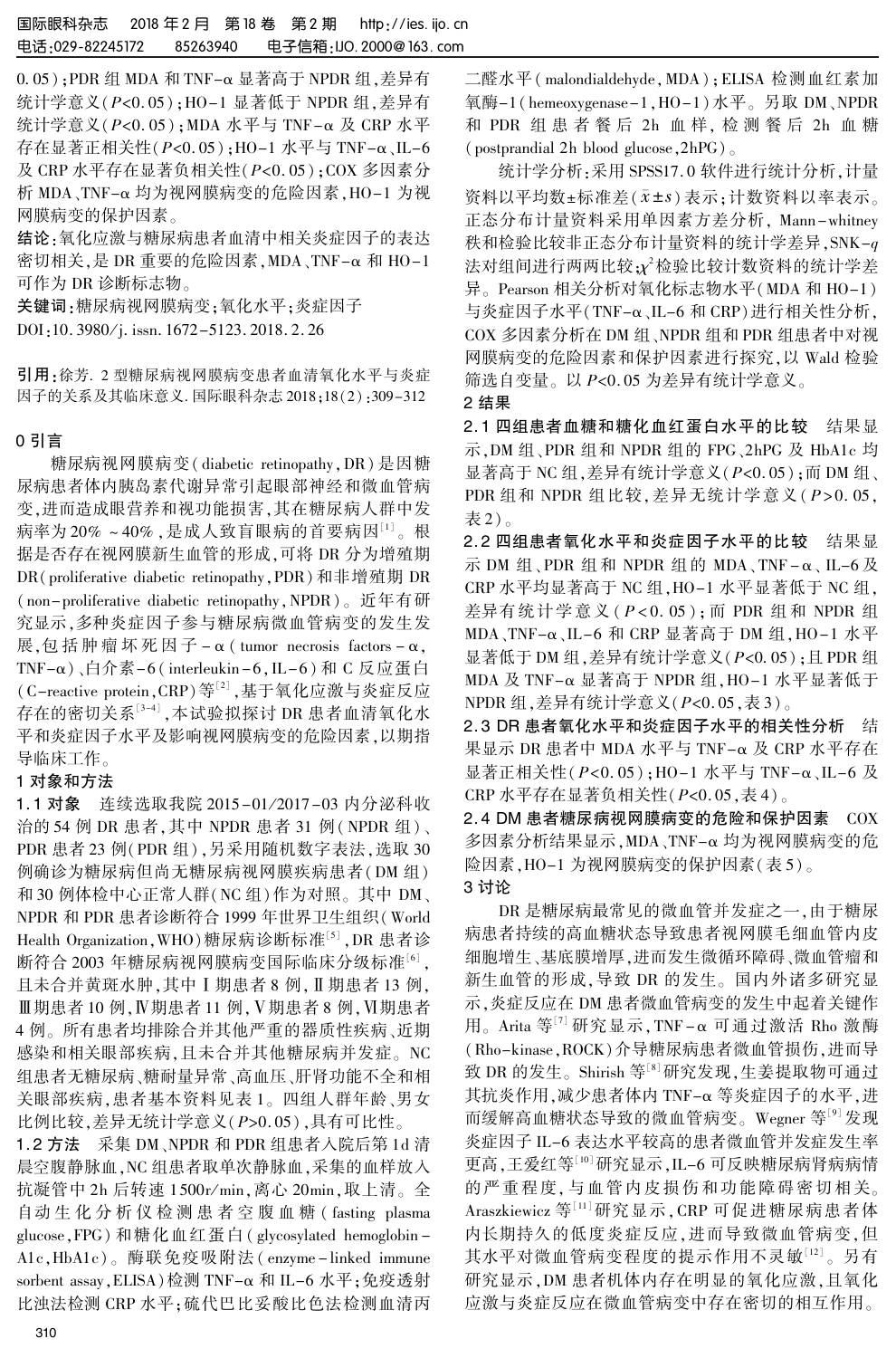#### 表 1 四组患者一般情况的比较

| 组别         | 例数 | 年龄 $(\bar{x} \pm s, \bar{y})$ | 男女比例(男/女)  | 病程 $(x \pm s,a)$            |
|------------|----|-------------------------------|------------|-----------------------------|
| NC 组       | 30 | $55.7 \pm 8.3$                | 1.0(15/15) |                             |
| DM 组       | 30 | $54.2 \pm 9.1$                | 1.3(17/13) | $6.7{\pm}4.5$               |
| NPDR 组     | 31 | $55.8 \pm 6.9$                | 1.2(17/14) | $11.6 \pm 4.2^{\circ}$      |
| PDR 组      | 23 | $57.5 \pm 8.7$                | 1.3(13/10) | $14.9 \pm 5.8$ <sup>a</sup> |
| $F/\chi^2$ |    | 0.68                          | 0.34       | 10.90                       |
| P          |    | 0.35                          | 0.95       | < 0.001                     |

注:" $P$ <0.05 vs DM组。

#### 表 2 四组患者血糖及糖化血红蛋白水平的比较  $\bar{x}$ 主s and the control of  $\bar{x}$ 主s and  $\bar{x}$ 主s and  $\bar{x}$

| 组别     | 例数 | FPG(mmol/L)                | 2hPG(mmol/L)                | $HbA1c(\%)$            |
|--------|----|----------------------------|-----------------------------|------------------------|
| NC 组   | 30 | $4.5 \pm 0.3$              | $6.4 \pm 1.9$               | $4.9 \pm 0.8$          |
| DM 组   | 30 | $8.7 \pm 0.6^{\circ}$      | $11.9 \pm 2.7$ <sup>a</sup> | $11.4 \pm 3.5^{\circ}$ |
| NPDR 组 | 31 | $8.4 \pm 0.6^{\circ}$      | $11.3 \pm 2.5^{\circ}$      | $10.9 \pm 3.0^{\circ}$ |
| PDR 组  | 23 | $8.9 \pm 0.7$ <sup>a</sup> | $12.4 \pm 2.8$ <sup>a</sup> | $11.6 \pm 3.4^{\circ}$ |
| F      |    | 5.32                       | 5.91                        | 7.46                   |
| P      |    | 0.008                      | 0.006                       | < 0.001                |

注:" $P$ <0.05 vs NC 组。

#### <sup>表</sup> <sup>3</sup> 四组患者氧化水平及炎症因子水平的比较 x軃依s

| 组别               | 例数 | $MDA(\mu \text{mol/L})$       | $HO-1$ (ng/L)                                     | TNF $-\alpha$ (ng/L)              | $IL-6$ (ng/L)                 | CRP(mg/L)                    |
|------------------|----|-------------------------------|---------------------------------------------------|-----------------------------------|-------------------------------|------------------------------|
| NC 组             | 30 | $10.5 \pm 2.1$                | $190.5 \pm 33.2$                                  | $33.9 \pm 9.2$                    | $20.8 \pm 5.3$                | $2.5 \pm 0.4$                |
| DM 组             | 30 | $15.3 \pm 3.5^{\circ}$        | 92.6 $\pm$ 17.7 <sup>a</sup>                      | $82.4 \pm 14.6^{\circ}$           | $36.2\pm6.1^{\circ}$          | $4.3 \pm 0.7$ <sup>a</sup>   |
| NPDR 组           | 31 | $19.6 \pm 2.8^{\text{a,c}}$   | 72.4 $\pm$ 13.8 <sup>a,c</sup>                    | $111.9 \pm 21.5$ <sup>a,c</sup>   | 53.5 $\pm$ 7.5 <sup>a,c</sup> | 5.9 $\pm$ 0.7 <sup>a,c</sup> |
| PDR 组            | 23 | $24.5 \pm 3.2^{\text{a,e,e}}$ | 49. $1 \pm 12$ , $1^{\text{a},\text{c},\text{e}}$ | $147.6 \pm 21.8$ <sup>a,c,e</sup> | 58.7 $\pm$ 6.8 <sup>a,c</sup> | $6.3 \pm 1.1^{a,c}$          |
| $\overline{F}$   |    | 8.14                          | 10.91                                             | 11.52                             | 8.36                          | 7.54                         |
| $\boldsymbol{P}$ |    | < 0.001                       | < 0.001                                           | < 0.001                           | < 0.001                       | < 0.001                      |

注:"P<0.05 vs NC 组;"P<0.05 vs DM 组;"P<0.05 vs NPDR 组。

#### 表 4 DR 患者氧化水平和炎症因子水平的相关性分析

| 相关指标          |       | MDA     | $_{\rm HO-1}$ |         |  |
|---------------|-------|---------|---------------|---------|--|
|               |       | P       | r             | P       |  |
| TNF- $\alpha$ | 0.446 | < 0.001 | $-0.573$      | 0.001   |  |
| $IL-6$        | 0.249 | 0.096   | $-0.348$      | 0.022   |  |
| <b>CRP</b>    | 0.380 | 0.015   | $-0.510$      | < 0.001 |  |
|               |       |         |               |         |  |

注:r 为相关系数,P 表示双侧 P 值。

表 5 DM 患者糖尿病视网膜病变的 COX 多因素分析

| 相关                | HR    | B        | SЕ    | Wald  | P     | 95% 置信区间            |       |
|-------------------|-------|----------|-------|-------|-------|---------------------|-------|
| 指标                |       |          |       |       |       | 上部                  | 下部    |
| 性别                | 1.120 | $-0.040$ | 0.094 | 0.181 | 0.635 | 1.435               | 0.701 |
| 年龄                | 1.028 | $-0.049$ | 0.041 | 1.138 | 0.260 | 1.181               | 0.934 |
| 病程                | 1.239 | 0.076    | 0.048 | 1.983 | 0.174 | 1.743               | 0.818 |
| <b>FPG</b>        | 1.602 | 0.092    | 0.055 | 2.908 | 0.095 | 3.217               | 0.895 |
| 2 <sub>h</sub> PG | 1.842 | 0.108    | 0.050 | 3.130 | 0.082 | 2.883               | 0.861 |
| HbA1c             | 1.579 | 0.068    | 0.046 | 2.195 | 0.147 | 2.774 0.710         |       |
| <b>MDA</b>        | 2.184 | 0.153    | 0.061 | 5.532 | 0.026 | 2.918               | 1.175 |
| $HO-1$            | 0.561 | 0.190    | 0.075 | 6.941 | 0.009 | $0.843 \quad 0.349$ |       |
| TNF $-\alpha$     | 1.821 | 0.127    | 0.058 | 4.264 | 0.037 | 2.723               | 1.038 |
| $IL-6$            | 1.607 | 0.112    | 0.068 | 3.104 | 0.083 | 2.336               | 0.910 |
| <b>CRP</b>        | 1.753 | 0.084    | 0.060 | 2.570 | 0.102 | 1.824               | 0.877 |
|                   |       |          |       |       |       |                     |       |

注: HR 表示危险比;  $P$  表示双侧  $P$  值;  $B$  表示回归系数;  $SE$  表示 回归系数标准误。

Domingueti 等[13] 报道显示,持续的高血糖状态不仅促进患 者体内炎症反应的发生,同时也可以促进氧化应激的发 生;Aghadavod 等[14]报道指出,氧化应激和炎症因子在糖 尿病肾病中存在相互作用,持续的高血糖导致循环蛋白质 及脂质的结构和功能异常,导致糖化氧化和过氧化的发 生,进而促进炎症因子的产生,同样炎症因子的增加也可 以刺激氧自由基的产生,形成正反馈效应,促进糖尿病患 者微循环障碍,导致微血管并发症的发生。 基于上述研 究,我们对 DR 患者体内氧化应激水平及其与炎症因子的 水平和相关性进行了探究。

本研究发现,DR 患者血糖水平和糖化血红蛋白较 DM 患者均无显著升高,但血清炎症因子水平显著上调, 表明即时血糖水平尚不能反映患者微血管病变的情况,而 血清炎症因子水平可较好地反映患者是否存在微血管病 变,也提示了患者炎症反应对微血管病变的促进作用。 PDR 是 NPDR 发展的后期,相比 NPDR,由持续微循环障 碍引起的广泛缺血会使视网膜或视盘新生血管生长,新生 血管可长入玻璃体,引起玻璃体出血,导致严重视力下降 甚至完全失明,是严重的微血管病变所致。 但本研究发 现,PDR 患者 CRP 及 IL-6 水平与 NPDR 患者相比无统计 学差异(P>0. 05),提示炎症因子对于微血管病变程度不 灵敏。 我们对患者血清中氧化因子 MDA 和 HO-1 进行了 检测,MDA 是膜脂过氧化最重要的产物之一,可作为机体 氧化水平的标志物<sup>[15]</sup> , 而 HO-1 则是机体内重要的抗氧 化物 $^{\text{\tiny{[16]}}}$ 。本研究结果显示 ,PDR 患者 MDA 的表达显著高